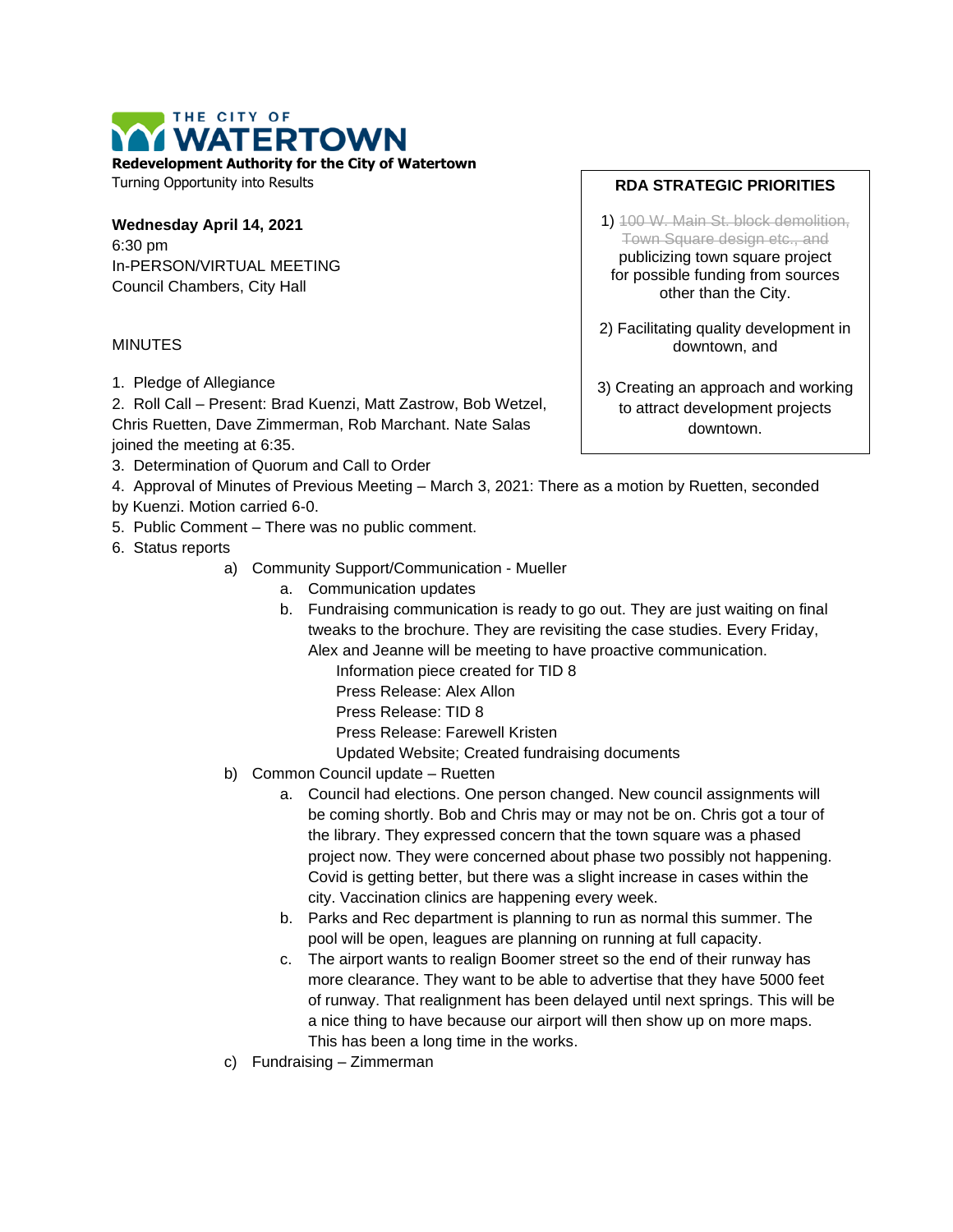- a. Fundraising team met once when Kristen was exiting and then the Mayor, Dave and Alex met to coordinate next steps. Alex will have that pushed onto his plate going forward.
- b. They will be having another meeting coming up shortly where they'll be talking about current status of donations and outreach, leads that were dropped in the process of handing off leadership, and setting a hard launch date for the start and how they want to setup communications. Brian Konz has reached out to the Watertown Community Foundation who will be the receiver of funds. Brian's company also agreed to be a receiver of stock and bond donations for the fundraiser as well.
- c. Alex is working to get together a schedule for a targeted fundraising campaign. Discussed a public facing crowd-fundraising campaign with the mayor and will likely be going that route.
- d. Chris asked when donations would start to come in.
	- i. Alex said they would like to get a strategic plan in place for the fundraising campaign before actively soliciting funds.
- e. Rob said there's a chance that when we're ready to go live with the fundraising strategy, there may be a large donation in hand to leverage communications and get momentum out of the gate.
	- i. Nate confirmed that a donor is imminent for that purpose.
- f. Jeanne mentioned that fundraising brochure numbers have been updated to reflect new budget numbers.
	- i. Alex said there were still outstanding questions regarding how to incorporate donation acknowledgement into the design of the town square.
- g. Rob asked if the brochures could be emailed to all board members when finalized. Alex said the brochure should be completed Friday.
- d. Executive Director update Allon
	- i. Alex will be giving biweekly email updates to the RDA board. Alex is also working with the City Clerk's office to create more user-friendly accounting ledgers and budgets for budgeting purposes.
	- ii. Town Square status update and next steps
		- a. Alex is working to create more coordination between city staff and external contractors. SmithGroup is planning to develop a better file sharing system with the City.
		- b. SmithGroup provided a project schedule. Line 32 in that schedule is Ch. 30 permit review and approval. This is associated with the potential delay from the seawall. DNR meeting indicated that they could have that permit reviewed and approved anywhere from 1 week to 30 days. So that timeline could move forward significantly. If there is sediment sampling required, then that timeline would still be longer.
			- i. Rob asked whether the October 15 date for release of bids would accelerate if the Ch. 30 permitting was moved forward. Alex said it would.
		- c. Alex is creating a separate internal schedule with items included from the city's side.
			- i. There is now a pre-site plan review scheduled for April 20 with SmithGroup and City Staff.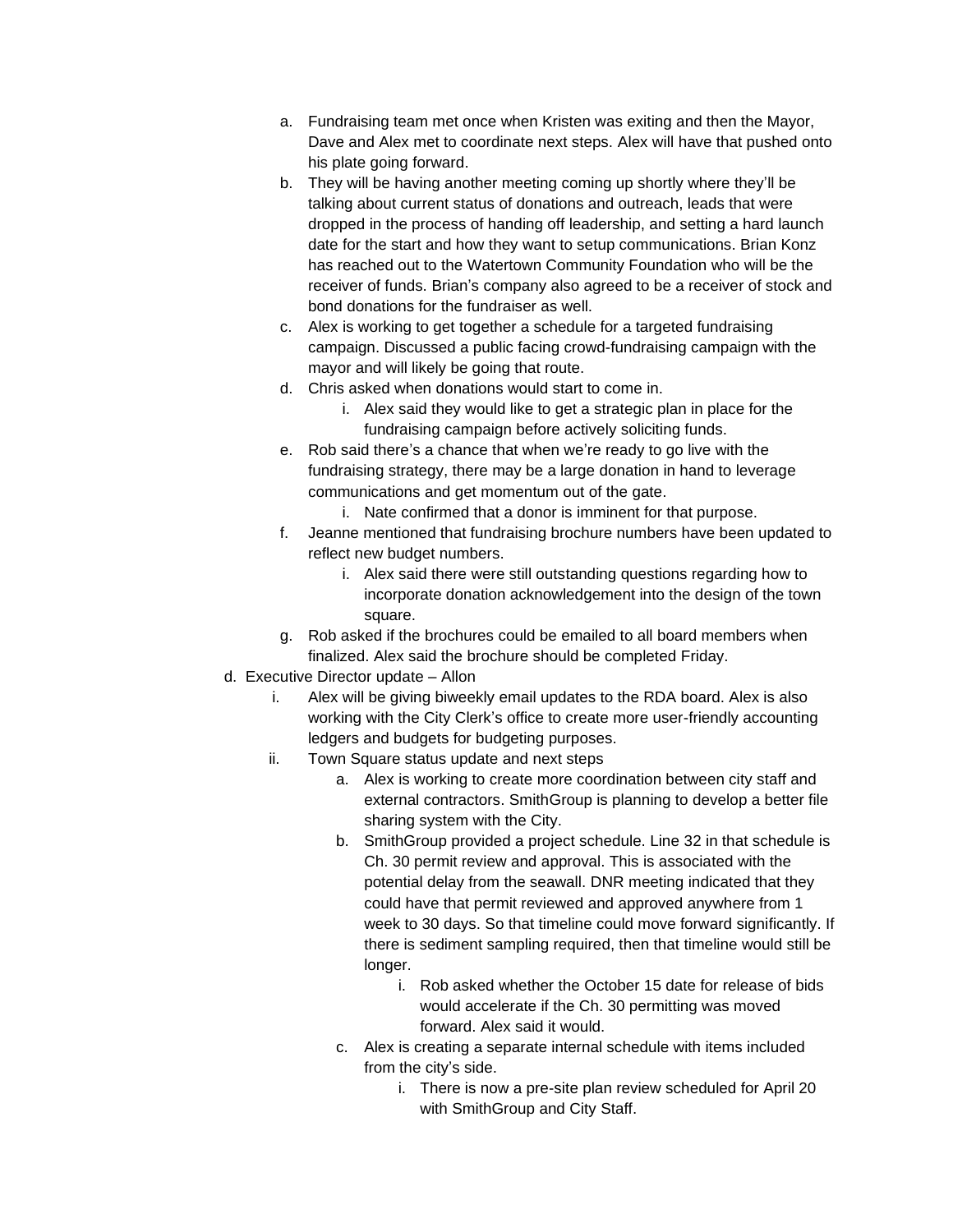- ii. There will be grass seeding dispersed on site to have the square look better over the summer.
- d. Rob mentioned that if the Ch. 30 results in an accelerated timeframe, we'll have to keep an eye on that for fundraising purposes.
- e. Phase 2 engineering contract determination
	- i. One of the grants the RDA applied for has a grant period that ends 12/31/22. There are elements of phase 2 construction that were important for securing that grant. If that is not completed in that time, that would affect the grant award.
	- ii. The previous contract with SmithGroup phased design of the town square into two. Alex strongly recommends that the RDA consider amending the contract again to have them do those design services as soon as possible.
		- 1. Brad asked question. Audio inaudible.
		- 2. Rob asked to determine the cost.
		- 3. Dave asked what is the procedure on that.
		- 4. Alex will reach out to SmithGroup for costs and bring as an agenda item to the next RDA meeting.
- f. SmithGroup provided probable opinion of construction costs. Alex said they indicated that their 20% contingency fee will likely be reduced to 10-15% as they work further through construction documents. There is a possibility to do riprap instead of a portion of the seawall which may also reduce costs.
	- i. Rob asked what the down side of doing riprap would be if it's cheaper and looks nicer.
	- ii. Alex agreed. He indicated that SmithGroup said doing the whole bank riprap would change the square design significantly due to grading concerns.
	- iii. Dave asked if riprap could be defined. Chris said they were larger "boulders".
- g. Alex also facilitated coordination with SmithGroup and TWall to see how their respective sites interface. There could be cost reductions around that.
- h. Rob mentioned that permeable pavers have been flagged in the past as not easy to maintain. We should make sure the city would support those maintenance efforts. Alex said there has been some discussion about maintenance.
- i. SmithGroup also provided a bidding framework with alternate options indicating cost reductions for potentially removing certain items. They also included wifi, speakers and cameras in this framework. Alex said this is another item that needs a decision on whether to include or not.
	- i. Dave said that came from the design committee. The removal of the overhead lines was another piece from that committee. Alex said We Energies is putting together costs for us the week of the 26<sup>th</sup>. There was also a conversation with TWall for the potential to have them remove lines as well.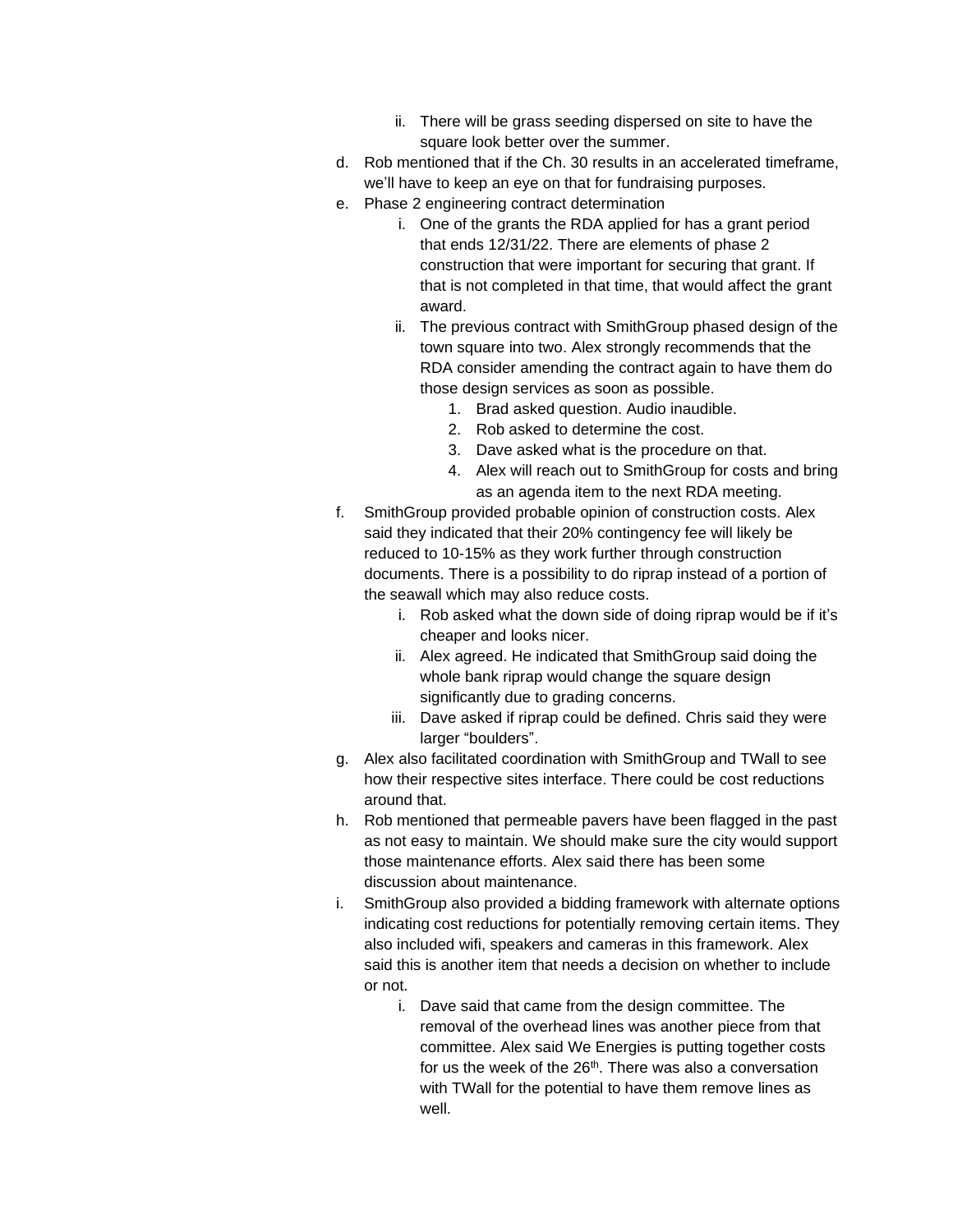- ii. Mayor McFarland commented that the cameras and wifi will likely be addressed in the forthcoming Main Street taskforce.
- j. Town Square Sign design decision (see document with sign options)
	- i. SmithGroup is requesting a decision on the main town square design. They would be happy to come back before the RDA to refresh these options and/or look at new options.
		- ii. Dave said they promised that in January and there were suggestions that came from the design team. They should have notes on that. They were leaning toward the first one and perhaps incorporate watertown brick in the base.
	- iii. Alex will schedule them to come to the next RDA meeting.
	- iv. Rob said they may want to consider the Sharp's corner design in future designs.
	- v. Dave explained that the second version on the document was deemed too tall. The third one harkened back to the Watertown plank road. There was also discussion previously about donation plaques being included on the back side. There were also ideas about a nod to the former buildings that were there on the back side.
- k. Rob asked to get clarification about the splashpad usage rates. How much can we actually run that?
- iii. TWall status update and next steps
	- a. TWall provided an outline of their project schedule. Some of those dates have already passed and we are currently still negotiating the developer's agreement. They are working on their costs and developing their design further. Part of that is a result of the coordination with SmithGroup on the town square interface.
	- b. Dave asked if there was a timeframe. Alex said the project schedule they gave is what we have for a timeframe.
	- c. Rob asked if there was an idea of when construction on the square would start. He said the point is that there is likely to be simultaneous work going on.
		- i. Alex added that the library work would be in progress as well.
	- d. Rob asked if we are optimistic about the developer's agreement with TWall. Alex said it was likely to happen.
		- i. Mayor McFarland also mentioned that communication with TWall was frequent and may indicate positive momentum.
		- ii. Alex also expressed gratitude for city staff for responding quickly to requests from TWall.
	- e. Rob asked what the total project spend was. Mayor McFarland and Alex said the future assessed value of the project was roughly 6.7 millon.
- iv. Proposed Resolution Discussion: Statement of support for future grant writing activities for SmithGroup.
	- a. Alex said there is a grant writing contract with SmithGroup for \$20,000. They would like a statement of support for more grant writing activities. This is not an authorization for further expenditures.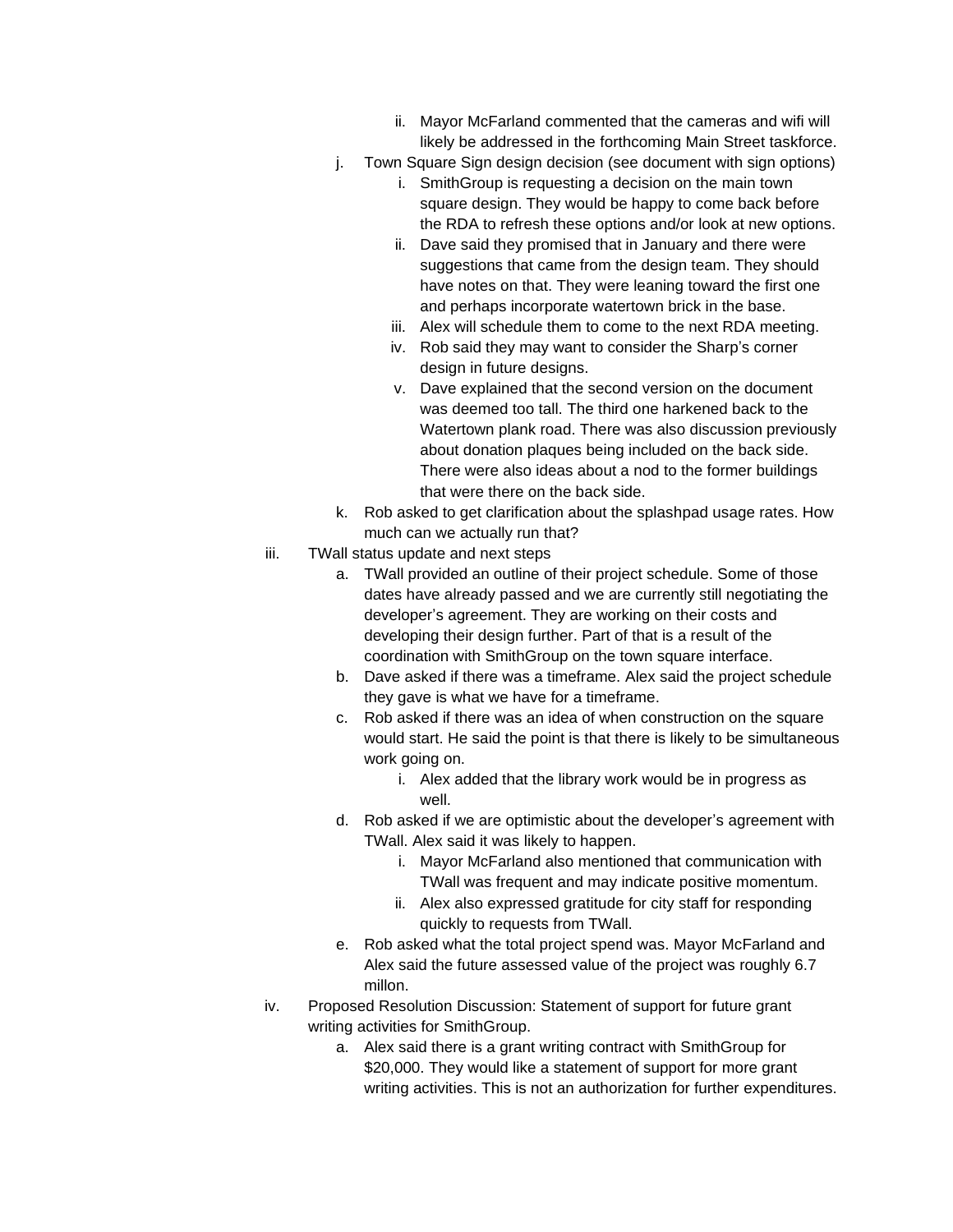- b. Rob offered a statement of support from the RDA and no objections were made.
- v. Town Bank request to participate in revolving loan fund
	- a. A representative had inquired about wanting to know more about possibly participating in the RDA's revolving loan fund.
	- b. Matt said the RDA had talked about this about 1.5 years ago. This would add more risk to the RDA and he felt we would want to limit ourselves in that risk. He said the RDA may want to ask how much do we need, what's the demand? He said in that case we would also want to first go back to our original banks before letting an out of town bank join.
	- c. Nate agreed that determining demand would be a good step. And then having a discussion with our existing banks before coming back to the board and having further discussion.
	- d. Rob asked what's a good way to assess demand?
	- e. Nate offered that we could potentially open it up to public feedback. Rob said that may put us in a difficult position of having access to fund it and then choosing not to. The RDA may have good business reasons not to. Risk, to Rob, is the more salient issue. The RDA is all in on the town square, and doesn't have a lot to balance that additional risk.
	- f. Matt said he would likely not be in favor of this because the RDA is starting to see things revolve and money is cheap right now. Other banks are lending out fairly cheaply. They're not doing these kinds of loans because it's a lot of risk. So Matt thinks the RDA should look at it very carefully where even if there's a need does the RDA really want to be in that position?
	- g. Alex asked whether the goal of the fund would benefit from a higher total lending amount. Is the RDA already doing what that fund is intending to do?
	- h. Matt said he's seen the benefits of it downtown and that it's exceeded his expectations.
	- i. Chris asked whether adding another bank would spread the risk out. Matt said the bank isn't taking the risk, the RDA is. If there is a default, the RDA is on the hook.
	- j. Dave asked what the current balance we have available is? Matt thought it was around 30,000. Alex indicated that there was one loan that was going to be closed out fairly soon and would increase the available balance.
	- k. Rob asked if the loan receivable number in the budget was the amount that is on the hook for if everyone defaults. Matt said yes. Rob said that's something we have to keep our eye on as a board.
	- l. Nate said the loans the RDA put out were well collateralized. It's not necessary to have dollar for dollar. He said the RDA engaged professional bankers to structure loans based on best practices. The notes that the RDA have could have gone to a main bank. He couldn't recall a loan that the RDA did that a bank wouldn't have done.